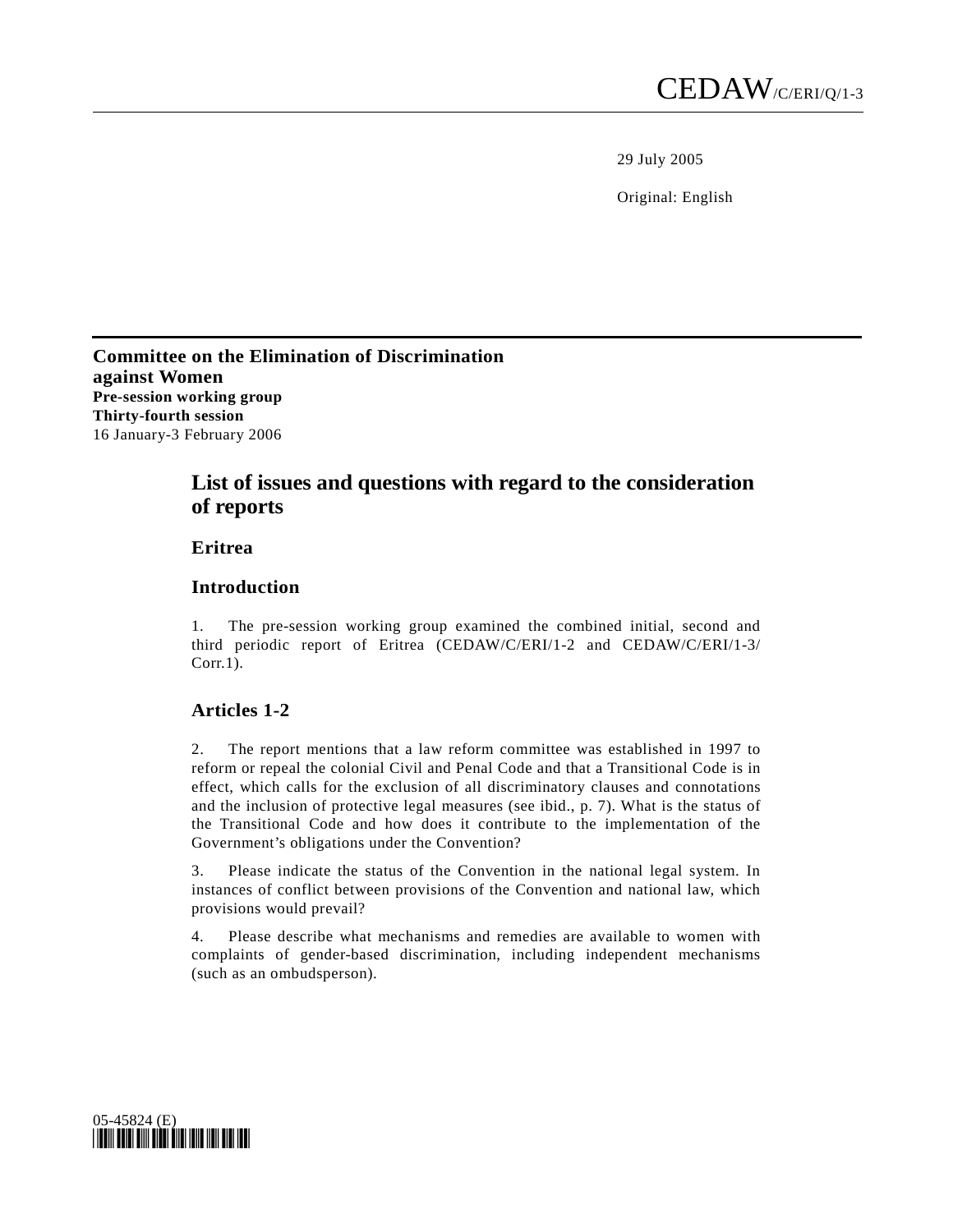# **Article 3**

5. The report mentions the need for a consistent integrated approach to a system of collecting gender-disaggregated statistics that embraces all government line ministries, the private sector, non-governmental organizations and other concerned institutions (see ibid., p. 6). Has such an approach or policy been formulated and adopted and how will such gender-disaggregated statistics be used to enhance implementation of the Convention?

6. The National Union of Eritrean Women is a non-governmental organization mandated to work as the national mechanism for the advancement of women (see ibid., p. 4), including in relation to the implementation of the Convention. The report indicates that the Union is not currently "empowered structurally to play an extensive role in monitoring the effective gender mainstreaming activities within the government sectors and other agencies" (see ibid., p. 11). The Platform for Action sets out parameters for national mechanisms. Are there plans to create a national mechanism along the lines specified in the Beijing Declaration and Platform for Action that would also have responsibility for supporting implementation of the Convention?

7. The report indicates that the National Union of Eritrean Women has proposed a five-year national plan of action on gender development (see ibid., p. 5). What is the current status of implementation of this national plan? Please indicate whether the norms and provisions of the Convention have been incorporated in the framework of this national plan.

# **Article 4**

8. The report indicates that the Government is planning to undertake "a comprehensive National Gender Policy framework and corresponding plan of action that cuts across all sectors and institutions to foresee the implementation of gender mainstreaming through affirmative actions" (see ibid., p. 9). Please elaborate the Government's understanding of "affirmative action" in light of the Committee's general recommendation 25 and specify what special temporary measures are being considered.

# **Article 5**

9. The report notes the pervasive impact of culturally entrenched stereotypes on the enjoyment by women of their rights protected under the Convention (see ibid., p. 9 and 10) and indicates the need for a long-term, well-budgeted, intersectoral plan to combat gender stereotyping (see ibid., p. 11 and 12). Please indicate what concrete steps have been taken to develop and implement such a plan.

10. The report of the Special Rapporteur on violence against women, its causes and consequences (E/CN.4/2003/75/Add.1) indicates that violence against women is pervasive in Eritrea. The report provides little information on violence against women. Please provide detailed information on the form and extent of violence against women, in particular domestic violence, in Eritrea. Please indicate if a comprehensive and multidisciplinary strategy to combat all forms of violence against women is in place, and if so, please describe it.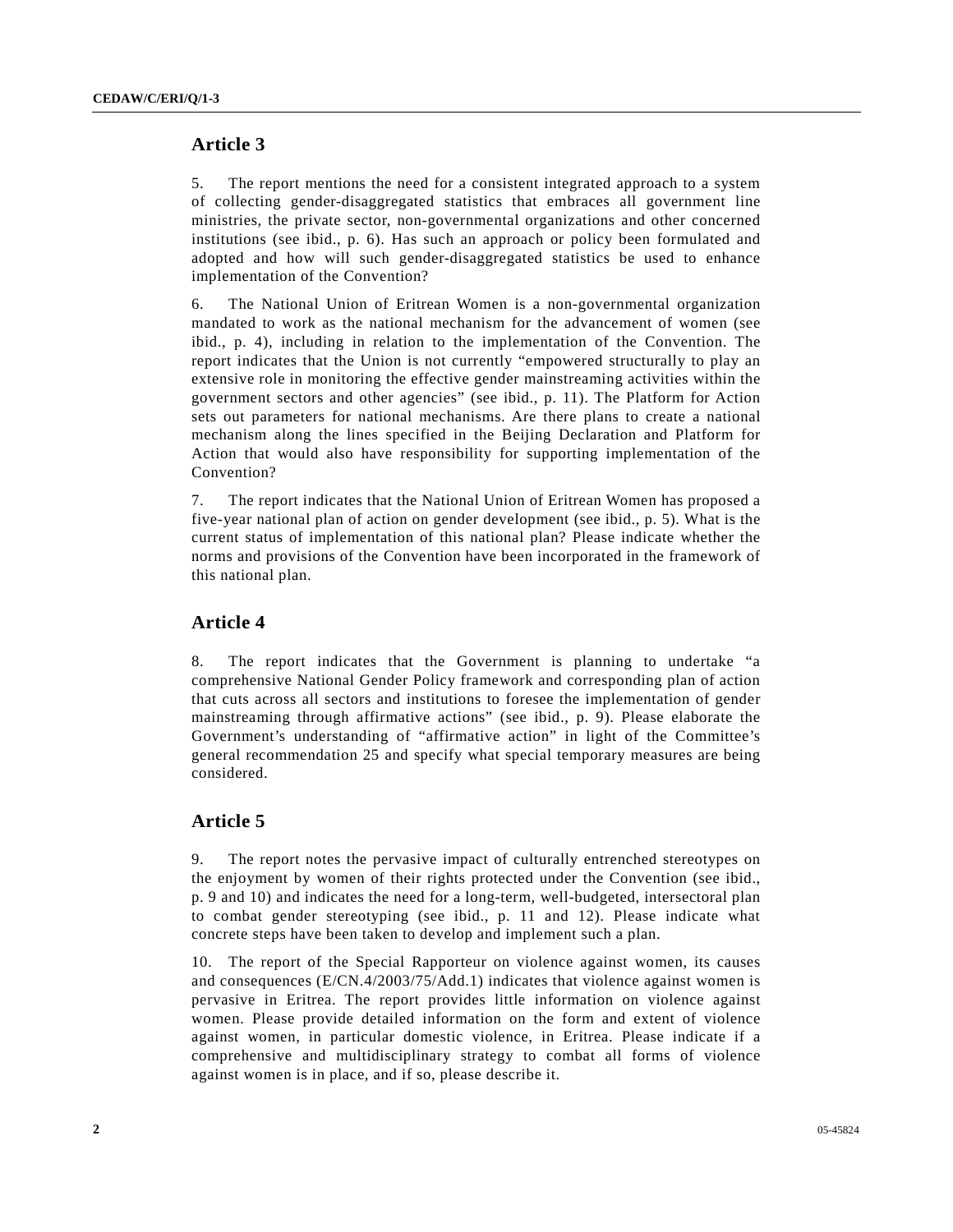11. The report indicates that rapists avoid prosecution and punishment by marrying their victims and that the definition of rape excludes marital rape (see ibid., p. 57). Please specify if any action, including legislation, has been taken to address these issues.

# **Article 6**

12. According to the report, trafficking and the "habitual exploitation of the immorality of others" are illegal and punishable (see ibid., p. 13). Please provide data and discuss trends on cases brought under articles 604 and 605 of the Penal Code. What protection measures, if any, are available for victims of trafficking?

#### **Article 7**

13. The report indicates that there are very few women in high positions in political and public life (see ibid., p. 15 to 17). Other than the institution of a quota system that requires 30 per cent of seats in District Assemblies and National Parliament to be reserved for women, what other measures have been instituted to achieve women's full and equal participation and representation at all levels of Government, including the Cabinet of Ministers, the Politburo and the Central Committee as well as at the district and village levels, taking into account the Committee's general recommendation 25 on article 4, paragraph 1, of the Convention, and general recommendation 23 on women in public life?

#### **Article 8**

14. The report indicates that women do not have adequate representation in the work on international affairs of the country, especially in higher positions within the administration and foreign missions and that women generally do not participate and represent the Government in various international forums and delegations (see ibid., p. 17). Please indicate what measures are being taken to increase women's participation in these areas.

# **Article 10**

15. The report notes that: 52 per cent of women have no education (see ibid., p. 19); rural women have significantly lower school attendance rates than urban women (see ibid., p. 20 and 43); women make up only 13 to 14 per cent of university students (see ibid., p. 23); and women's participation in technical education is only 14 per cent (see ibid., p. 25). The report further indicates that a project supported by the United Nations Children's Fund (UNICEF) and aimed at developing a national policy on girls' education is under way (see ibid., p. 25). Please indicate the current status of this policy and the measures contemplated to increase women's access to education at all levels and in all fields.

16. The report indicates that the Ministry of Education has taken concrete steps to combat gender stereotyping in the education system through revising school curricula and introducing gender sensitization training (see ibid., p. 11 and 24).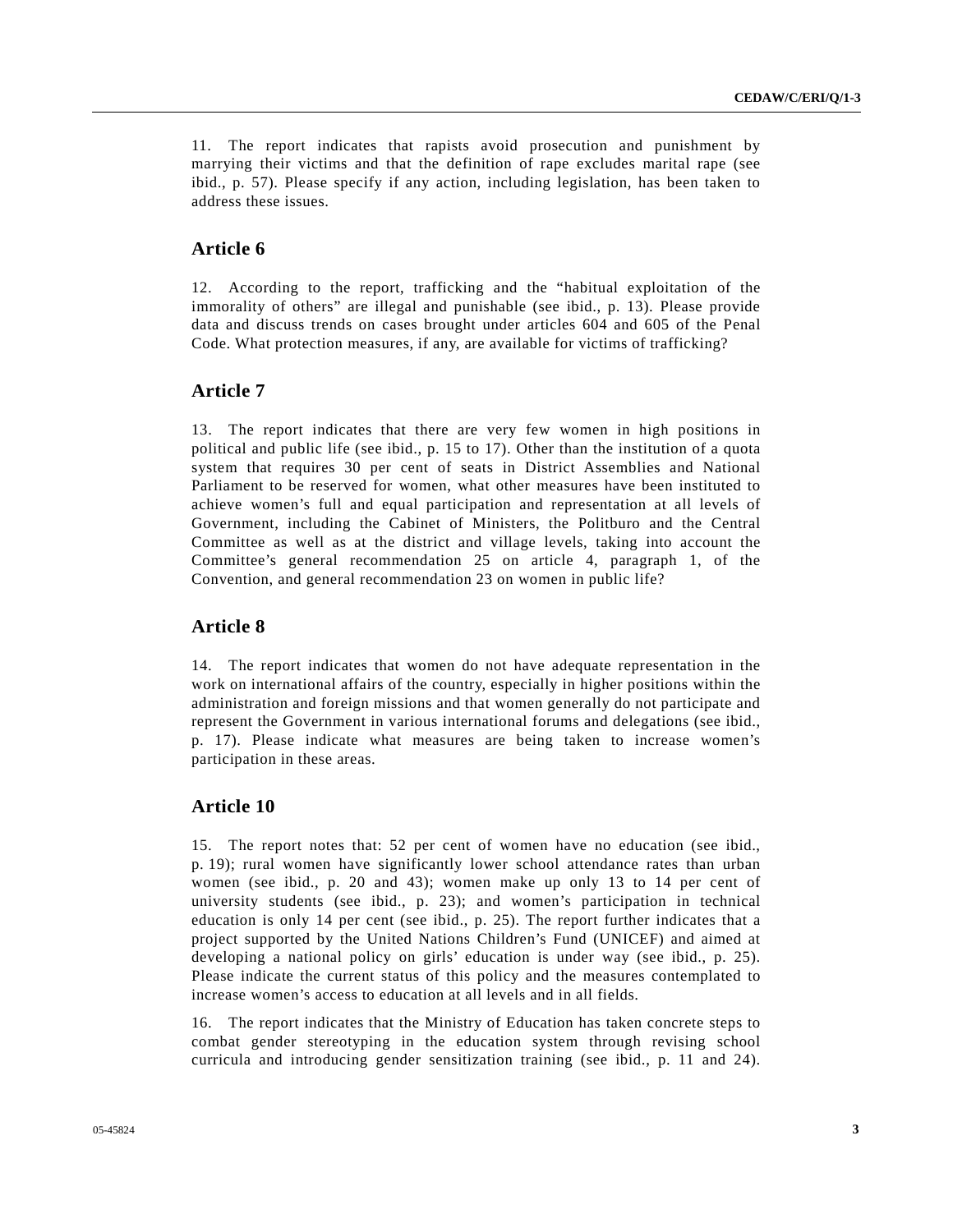Please elaborate the impact of these measures and indicate if other comprehensive steps have been taken to combat gender stereotyping within the education system.

#### **Article 11**

17. The report indicates that women make up a very small share of the economically active population (with a 5.1 per cent share in professional and technical fields, 0.2 per cent in administrative and managerial posts, 5 per cent in government and clerical jobs, 5.7 per cent in sales, 17.3 per cent in services, 50 per cent in agriculture and 15.5 per cent in production-related work) (see ibid., p. 27). What steps have been taken, including temporary special measures and the provision of vocational training, to ensure equality in the field of employment?

18. Please provide information on women's participation in the informal sector, including the number of women in the informal economy compared to those employed in the formal economy, as well as the sectors of the informal economy that have the largest share of women.

19. The report notes that, under labour proclamation No. 118/2001, discrimination on the basis of sex in employment (opportunity, treatment and remuneration) is prohibited and women may complain to the Minister of any discrimination, with the right to appeal the Minister's decision to the high court (see ibid., p. 29). The report also indicates that, in practice, male employees get paid more and enjoy greater salary increments and promotions than female workers (see ibid., p. 30). Please specify if labour proclamation No. 118/2001 has been successfully utilized by women to challenge such discriminatory practices and also indicate what other measures are in place for the effective enforcement and implementation of this proclamation.

### **Article 12**

20. The report indicates that the maternal mortality rate is estimated to be 998 per 100,000 (see ibid., p. 37) and that a large proportion of the female population does not have access to health facilities providing delivery care (see ibid., p. 35 and 43). A programme to train traditional birth attendants with a view to improving postnatal and delivery care to women in rural and remote areas was conducted but has not had the desired impact (see ibid., p. 35). Are there other plans or policies in place to increase women's access to health-care facilities for prenatal, delivery and post-natal care?

21. The report notes that 89 per cent of women have undergone female genital mutilation and points out the need for a well-coordinated and integrated intersectoral campaign among all stakeholders to address this issue (see ibid., p. 39). Please indicate what measures have been taken towards this end, including legislation and awareness raising.

22. The report indicates that: knowledge of family planning methods is not high (see ibid., p. 38); there is a high rate of teenage pregnancies (see ibid., p. 38); abortions performed for reasons other than those established by strict medical criteria are criminalized (see ibid., p. 39); and illegal abortion procedures are one cause of the high maternal mortality rate (see ibid., p. 37). Please provide detailed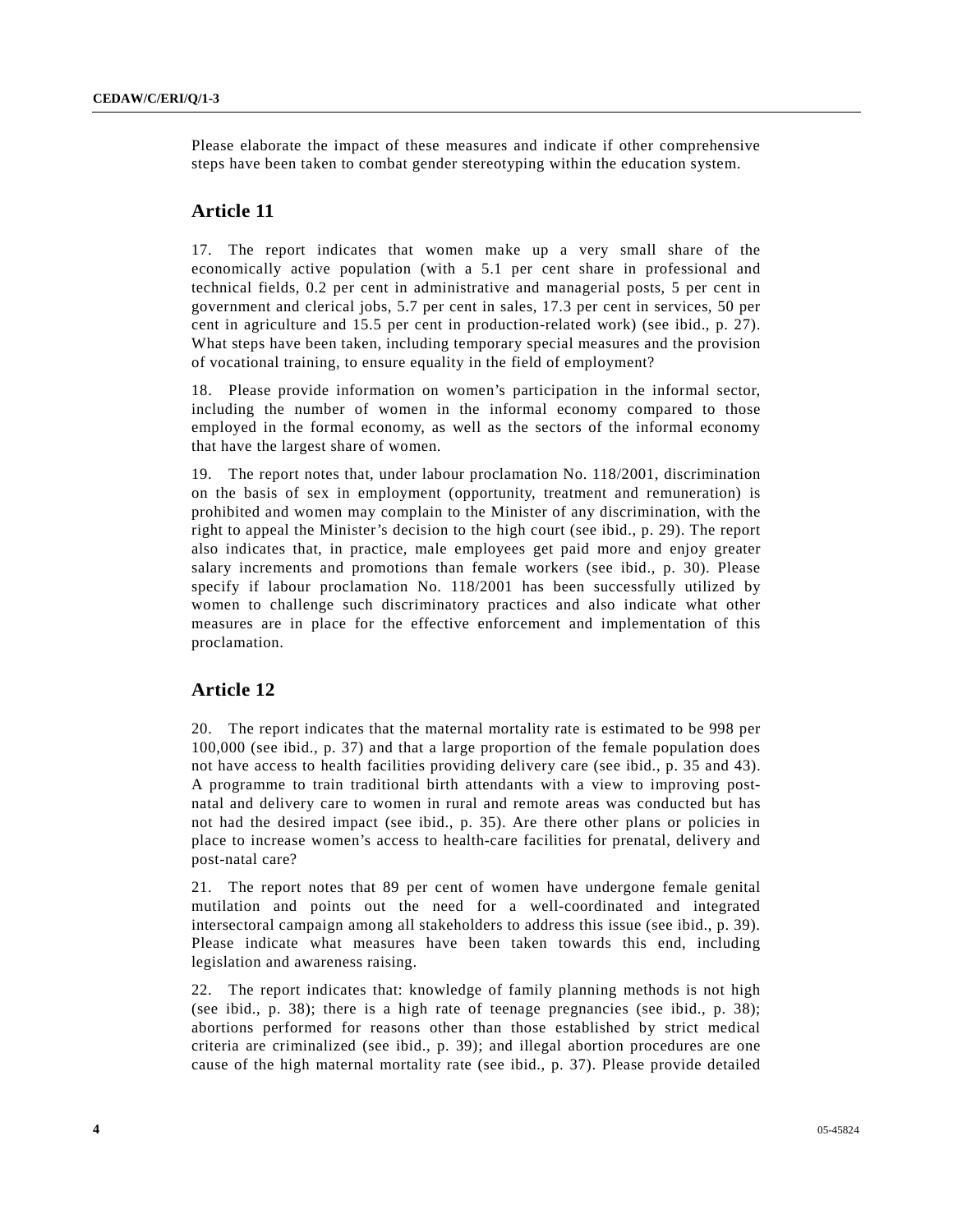information on measures that are in place to ensure information for both women and men on contraceptives and family planning and to increase easy access to and use of family planning.

23. Please indicate whether existing programmes to combat HIV/AIDS integrate a gender perspective and whether special measures for prevention are in place that target women.

### **Article 13**

24. The report indicates that microcredit programmes conducted by both the Government and non-governmental organizations operate on the grounds of equal access and that in some cases more encouragement is given to women as positive discrimination (see ibid., p. 41). However, it is not clear from the report what kind of programmatic and practical support has been provided to women entrepreneurs. What measures are in place to support women entrepreneurs in diverse and nontraditional sectors?

### **Article 14**

25. The report points out that the Eritrean Community Rehabilitation Fund has undertaken several activities for the development of rural communities and that a comprehensive assessment of the impact of these programmes on rural women was planned at the time of submission of the report (see ibid., p. 44). Has such an assessment been conducted? If so, please specify the results.

26. The report notes that while women have legally gained access to land use for farming, housing and investment purposes under the land reform policy, there are "attitudinal obstacles" that make application of these provisions difficult (see ibid., p. 45 and 51). Please describe the difficulties encountered in the equal application of the land reform policy to women and specify what measures have been taken to overcome these obstacles.

27. The report indicates the need for the participation of women farmers in training sessions conducted by the Farmer Advisory Service and suggests that the National Union of Eritrean Women and other stakeholders be involved in the coordination of the Service to make it more effective (see ibid., p. 46). Have steps been taken to involve the Union and other women's organizations in activities of the Service to ensure that rural women benefit from these advisory and training services and to enhance rural women's access to decision-making?

## **Article 15**

28. The report points out that while women have the same legal capacity as men, they have a lack of knowledge about their rights and legal capacity and that the National Union of Eritrean Women has formed a legal counselling unit to raise awareness about legal provisions relating to women (see ibid., p. 53). Is the legal counselling unit funded and supported by the Government and do its awarenessraising programmes reach rural women?